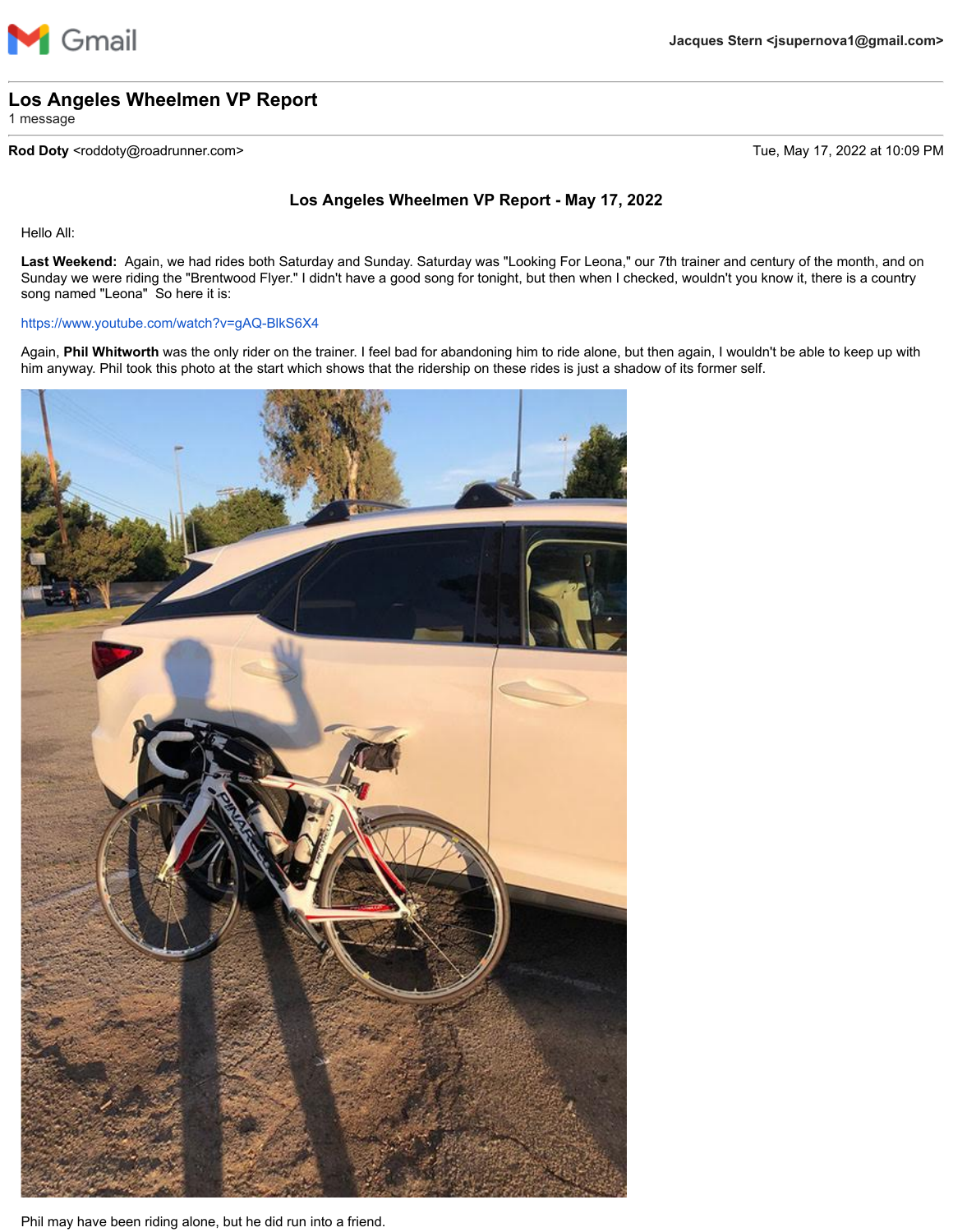

It was an extremely warm day, and it's amazing that Phil was able to ride the whole thing. Here's is a shot he took in Leona where he stopped for lunch which proves he made it that far.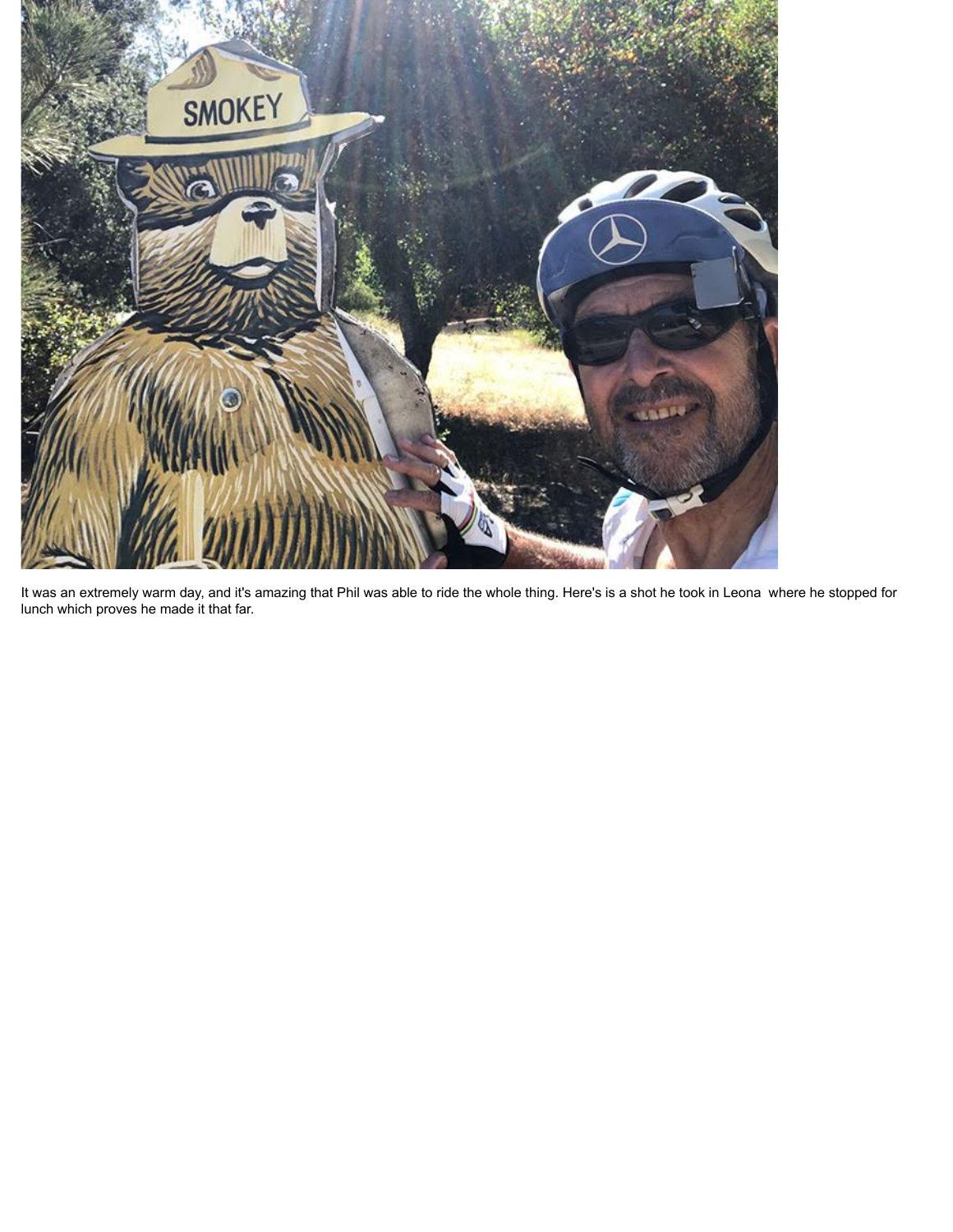

Not only did he have to contend with the heat, but on the return several miles of Bouquet Canyon had been roughed up in preparation for repaving. That will make Bouquet nice for us in the future, but it must have been a real downer for Phil. Hats off to Phil for sticking to it.

On Sunday, there were 5 of us at the start. **Rafi Karpinski** took this photo: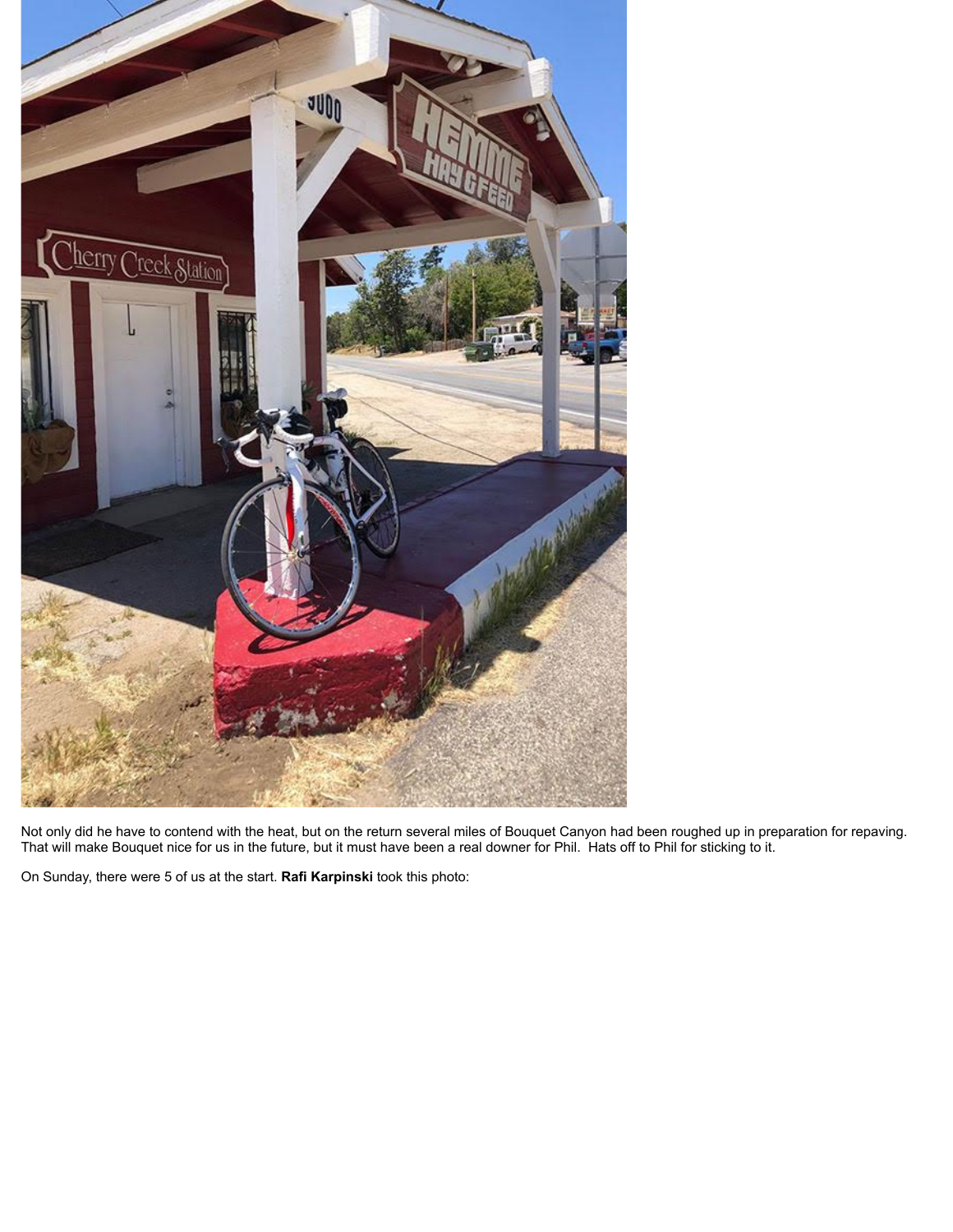

That's **David Nakai, Jacques Stern, me, Michael Doyle** and **Gary Murphy.** We all started out on the long. The route starts out with a trip through Beverly Hills. Very impressive houses, but a somewhat hilly portion of the route. We lost Michael along here -- he took a phone call, and perhaps had to cut the ride short. We also lost Gary here who decided to only do the medium. I continued with the others, but at the top of Sepulveda, I felt it was getting too hot and my heart just wasn't in going to the valley. (My metaphoric heart -- my real heart is fine.) So I turned back. The other 3 continued the route. They had apparently intended to stop at Pecos Bills for lunch but missed it. (It really is literally just a hole in the wall and easy to miss) so they ended up having lunch at the Habit which was a little later in the route. David took this shot at lunch: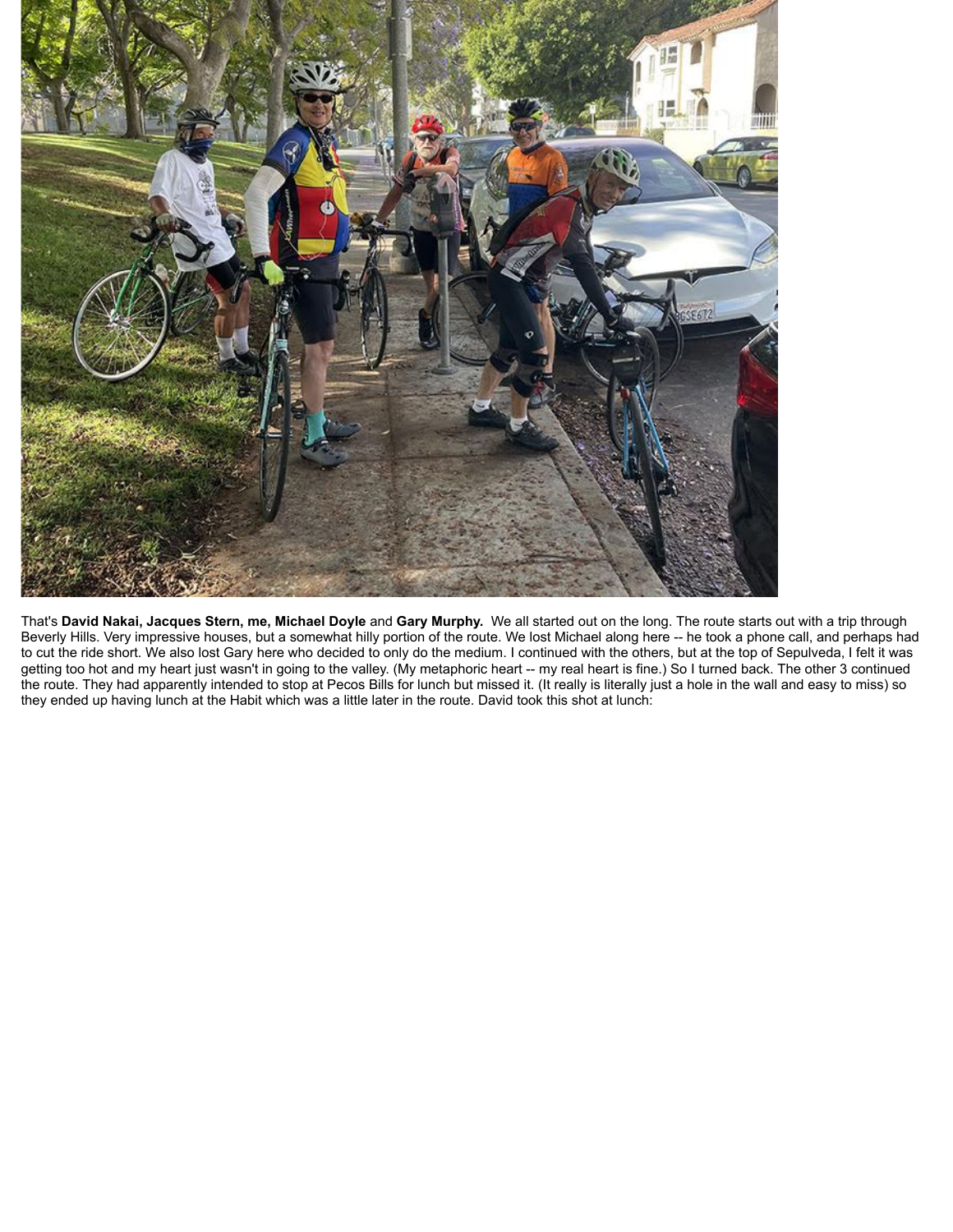

Looks like David was having onion rings. I'll have to try those the next time I go to the Habit. Like Phil on Saturday, they also encountered a repaving project which required a detour from the route. This seems to be happening on our routes more and more. Looks like they had a fine time. Maybe I should have stuck it out.

**This Week:** This Saturday's trainer is "Two Terrible Tujungas" which takes us out to Acton. It starts with a climb up Little Tujunga. Although the ride is named for that climb, it's not really the big climb of the day. After lunch in Acton, you climb Aliso Canyon and then continue the climb on Angeles Forest up to Mill Creek Summit. The Pacific Crest Hiking Trail crosses Angeles Forest Hwy at Mill Creek Summit and the last time I was up there I saw some hikers crossing over. I thought if they can hike up here, I should be able to ride up. There are too options for completing the full route. One goes down Big Tugunga and an extended route that goes down Angeles Crest. We have added a "lite" version this year which doesn't go out to Acton. After climbing Little Tujunga, it simply swings around on Placerita Canyon and Sierra Hwy back to the valley and back to the start. It is much shorter and has much less climbing.

On Sunday we will be riding "Revel the Rollies" in Orange County. These are nice routes and not too difficult except the long does a climb up Pacific Island Drive which is very steep. Interestingly, Pacific Island Drive passes only a couple of blocks from the burn area in the recent Laguna Niguel fire which burned a number of very large homes. I don't know if the burn area will be visible from the route. That one climb aside, these are nice routes. If you don't want to do the climb, you can always ride the medium.

**Monthly Meeting:** This Thursday is our monthly members meeting at 7:00 p.m. We will once again be meeting via Zoom. As usual, I will be sending out a reminder tomorrow night. The fate of this year's Grand Tour will probably be decided at this meeting, so you may want to attend.

**Parting Shot:** Phil took this shot near the top of San Francisquito Canyon on last Saturday's ride.